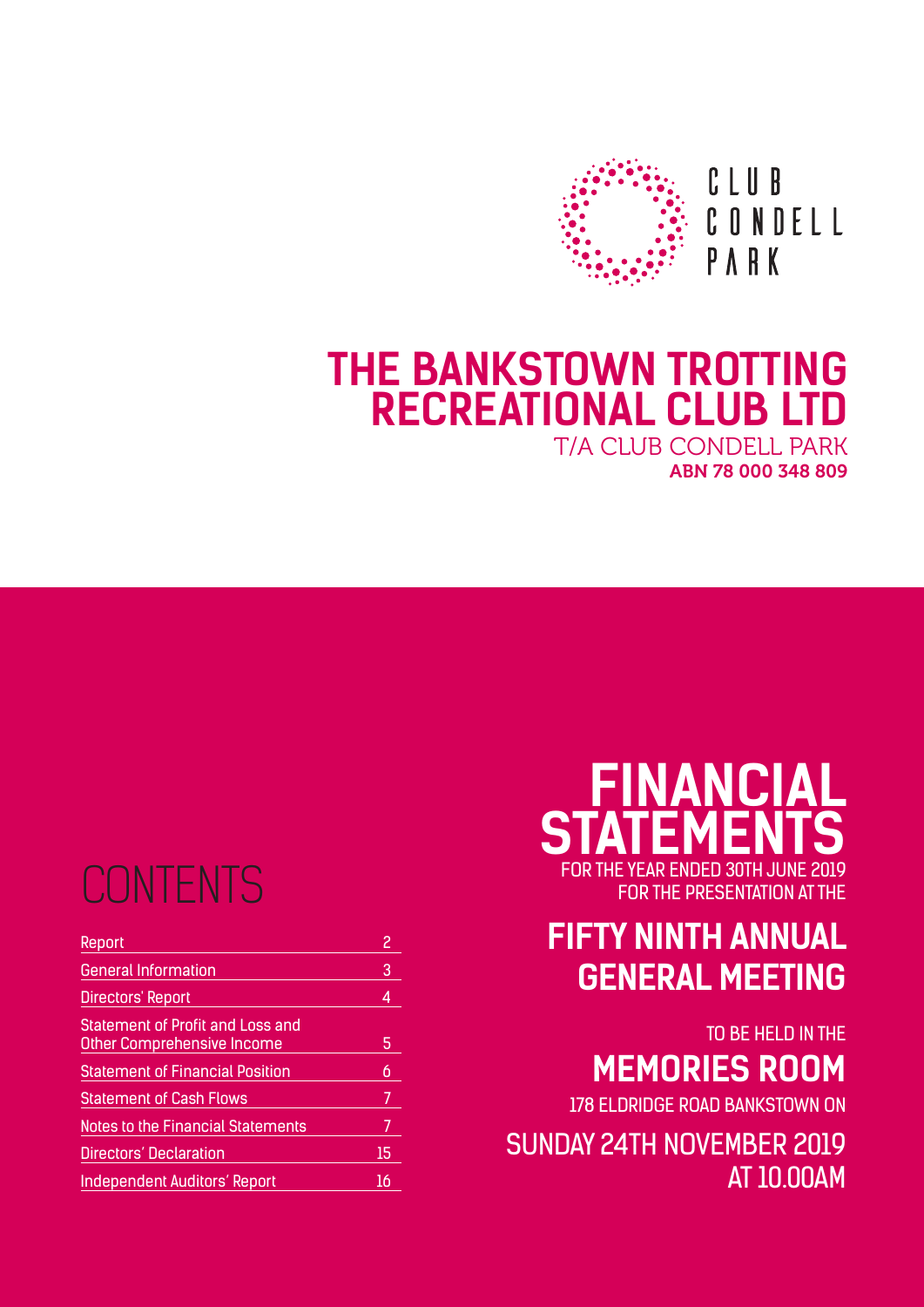

**FINANCIAL STATEMENTS**  for the year ended 30th June 2019



### **PRESIDENT'S REPORT**

#### Dear Member's

The financial year end 30th June, 2019 has been a successful year. I must say it wasn't without it's challenges. I'm glad to report the club has paid the final litigation costs of \$250,000. All legal costs are now finalised. The club however, showed a loss of \$235,126 somewhat disappointing but understandable with finalising the legal costs of \$250,000

The Clubs cash flow remains strong – with our EBITDA (Earnings before interest, tax, depreciation and amortisation) \$148,280

Gaming & Revenue Tax paid by the club \$1,801,575<br>Pavroll Taxes \$1,805,985 Payroll Taxes

As you can see we weathered the storm of litigation much better than anyone expected and are now in a good position for sound progress. We look forward to the year ahead.

We currently have capital works in progress with replacement and repairs of the Club roof. We don't anticipate much disruption to the operations of the club during this time.

During the financial year our commitment to our local community continued. Our Club Grants contribution was \$159,379 including donations, sponsorships, community expenditure in kind, support and much more.

Good luck to those members entering our Mazda promotion. Car Keys are available to win of a Saturday night. Be sure to check entry details at reception. The car draw will take place Wednesday 20th November

Entertainment is flowing at the club and well attended by many members. The Board and I are strong supporters of the entertainment industry and look forward to 2020 .

I would also like to make mention, the passing of one of our ex directors Barry Clarke . Barry served eight years on the Board. Barry passed away this year and we send our condolences to his family.

To management & staff a big thank you for your hard work and extra efforts through the year.

Finally, to all our loyal members thank you for your support and patronage.

Noel Scanlon PRESIDENT

# BOARD OF DIRECTORS



**PRESIDENT** Noel Scanlon



**TREASURER** Rein Ujuk



**DIRECTOR** Connie Hickford





Shirley Allard







**DIRECTOR** Michael Hartney



### **TREASURER REPORT**

Dear Members

We are very happy to advise you that litigation with Bankstown Harness Racing and Agricultural Society has been finalised with our final litigation cost paid this year of \$250,000 .

The result of 2019 is a loss of \$235,126. As you can see the litigation expenses for this year was a significant part of the loss.

Turnover for this year has increased from the previous year whilst our cost control measures implemented were also effective. We now look forward to a successful year ahead.

I would like to acknowledge and thank my fellow Directors, Senior Management, and Staff for their hard work and dedication. Thanks to all members for their support throughout the years.

Rein Ujuk TREASURER

**Terry Tae**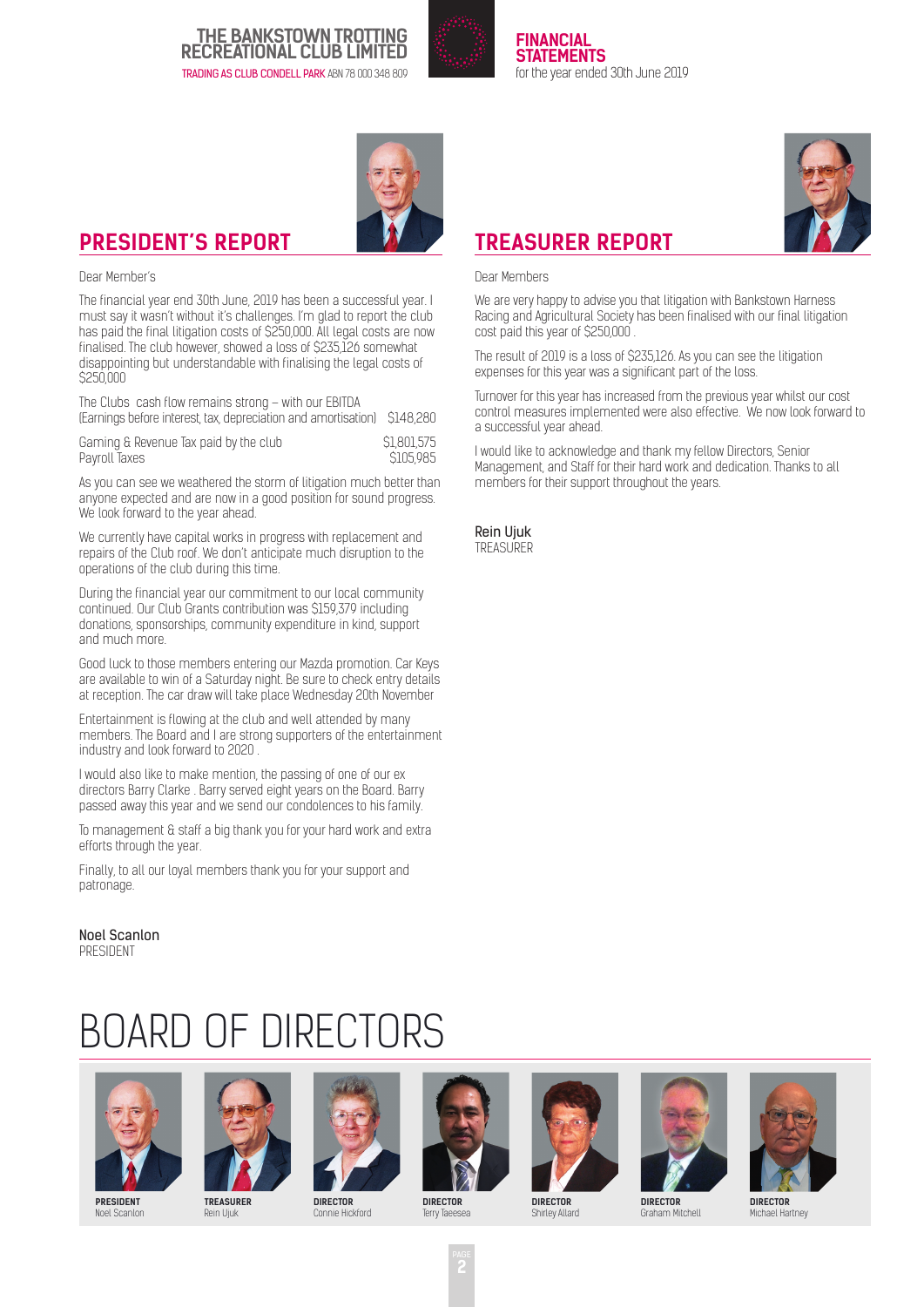

#### **FINANCIAL STATEMENTS**  for the year ended 30th June 2019

### **REGISTERED OFFICE**

178 Eldridge Road, Bankstown NSW 2200 Telephone: 9709 2111 - 9709 2124

Club formed 21st December 1960 Club licensed 3rd September 1962

at 178 Eldridge Road, Bankstown

### **MEMBERSHIP**

Foundation Membership - 238 30th June 2018 - 10,742 30th June 2019 - 10,674

### **PATRON**

Alan Ashton.

### **FIRST BOARD OF DIRECTORS**

M.H. Treuer, Chairman; R.M. Wade, Secretary; C.R. Feehely, S. Glohe, J.F. Mote, P.M. Smidt, A.E. Taylor.

### **LIFE MEMBERS**

M.H. Treuer\*, J.F. Mote\*, R.M.Wade\*, P.M. Smidt\*, W.J. Speedy\*, A.E. Taylor\*, C.R. Feehely\*, W.Mason\*, H.Westwood\*, N. Morrison\*, T. Henderer\*, K. French\*, M. Treuer, G.Gavan\*, M. Morrison\*, N.E. Chester, N.T. Scanlon, J. Johnson, J.Nile\*, Raymond Honey\*

\*These members are deceased.

### **AUDITORS**

Watson & Proud Chartered Accountants Ground Floor, 31 Egerton Street, Silverwater NSW 2128

### **SPECIAL NOTICE**

#### Election of Seven (7) Directors

Members are advised that the result of the election of seven (7) Directors will be announced at the Annual General Meeting on Sunday 24th November 2019, which will commence at 10.00am.

Nomination forms may be obtained from the Secretary as from 10.00am Thursday 31st October, 2019, between 10am-5pm Monday-Friday. Applications must be delivered by the applicant to the Secretary not later than 5.30pm Monday 11th November, 2019.

The Ballot will be held on the following days:

| Thursday                                          | 21st November | 2019 |
|---------------------------------------------------|---------------|------|
| Friday                                            | 22nd November | 2019 |
| Saturday                                          | 23rd November | 2010 |
| Between the hours of 12 noon and 8pm on each day. |               |      |

Members must present their membership card or show positive proof of identification before receiving Ballot Paper.

The Ballot will be conducted by a Returning Officer and one Scrutineer appointed by the Board, and each candidate for Directorship may, if he so desires, nominate one Scrutineer to be present.

The counting of the ballot will commence 8.15pm Saturday 23rd November, 2019. It will be conducted by the Returning Officer and one Scrutineer appointed by the Board, together with one Scrutineer nominated by each candidate for Directorship, if they so desire.

The Returning Officer will report the results to the Chairman at the Annual General Meeting, who shall then announce the candidates duly elected.

#### Shane Scanlon-Keevers

CEO, Dip Bus HR JP

### **FIFTY NINTH ANNUAL GENERAL MEETING**

Notice is hereby given that the Fifty Ninth Annual General Meeting of The Bankstown Trotting Recreational Club Limited, will be held in the Club Auditorium on Sunday 24th November, 2019 commencing at 10.00am. Business

1. Confirmation of the Minutes of the last Annual General Meeting.

- 2. To receive and consider the Report of the Board for adoption.
- 3. Presentation of the Statement of Profit or Loss and Other Comprehensive Income, Statement of Financial Position, Statement of Changes in Equity and Statement of Cash Flows.
- 4. Result of election of seven (7) directors.
- 5. Resolution
- That for the purposes of the Registered Clubs Act:
- A. The members hereby approve and agree to expenditure by the Club to a sum not exceeding \$30,000 until the next Annual General Meeting of the Club for the following activities of directors:
	- (i) The reasonable cost of a meal and beverage for each Director immediately before or immediately after a Board or Committee meeting on the day of that meeting when that meeting corresponds with a normal meal time.
	- (ii) Reasonable expenses incurred by Directors in travelling to and from Directors meetings or other duly constituted committee meetings as approved by the Board from time to time on production of invoices, receipts or other proper documentary evidence of such expenditure;
	- (iii) Reasonable expenses incurred by Directors in relation to such other duties including Entertainment of special guests to the Club and other promotional activities performed by Directors which activities and the expenses therefrom are approved by the Board before payment is made on production of receipts, invoices or other proper documentary evidence of such expenditure.
	- (iv) The reasonable cost of Directors attending seminars, lectures, trade displays and other similar events as may be determined by the Board from time to time;
	- (v) The reasonable cost of Directors attending the Clubs NSW Annual General Meeting.
- B. The members hereby approve and agree to the members of the Board during the next twelve (12) month period receiving the following benefits which are not available to members generally but only to those members who are elected Directors of the Club:
	- (i) The provision of blazers and associated apparel for the use of Club Directors when representing the Club.
	- (ii) The provision of car parking spaces adjacent to the Club for each **Director**
- C. The members acknowledge that the benefits in paragraphs (i) and (ii) above are not available to members generally but only for those who are Directors of the Club.

#### Explanatory Notes

These notes are to be read in conjunction with the proposed Resolution:

- 1. The Resolution is to have the members in Annual General Meeting approve expenditure by the Club not exceeding \$30,000 in relation to duties performed by the Club's Directors and the provision of car parking spaces at the Club.
- 2. To be passed the ordinary resolution must receive votes in its favour from not less than a simple majority of those members, who being entitled to do so, vote in person at the meeting.
- 6. General Business.

#### Shane Scanlon-Keevers CEO, Dip Bus HR JP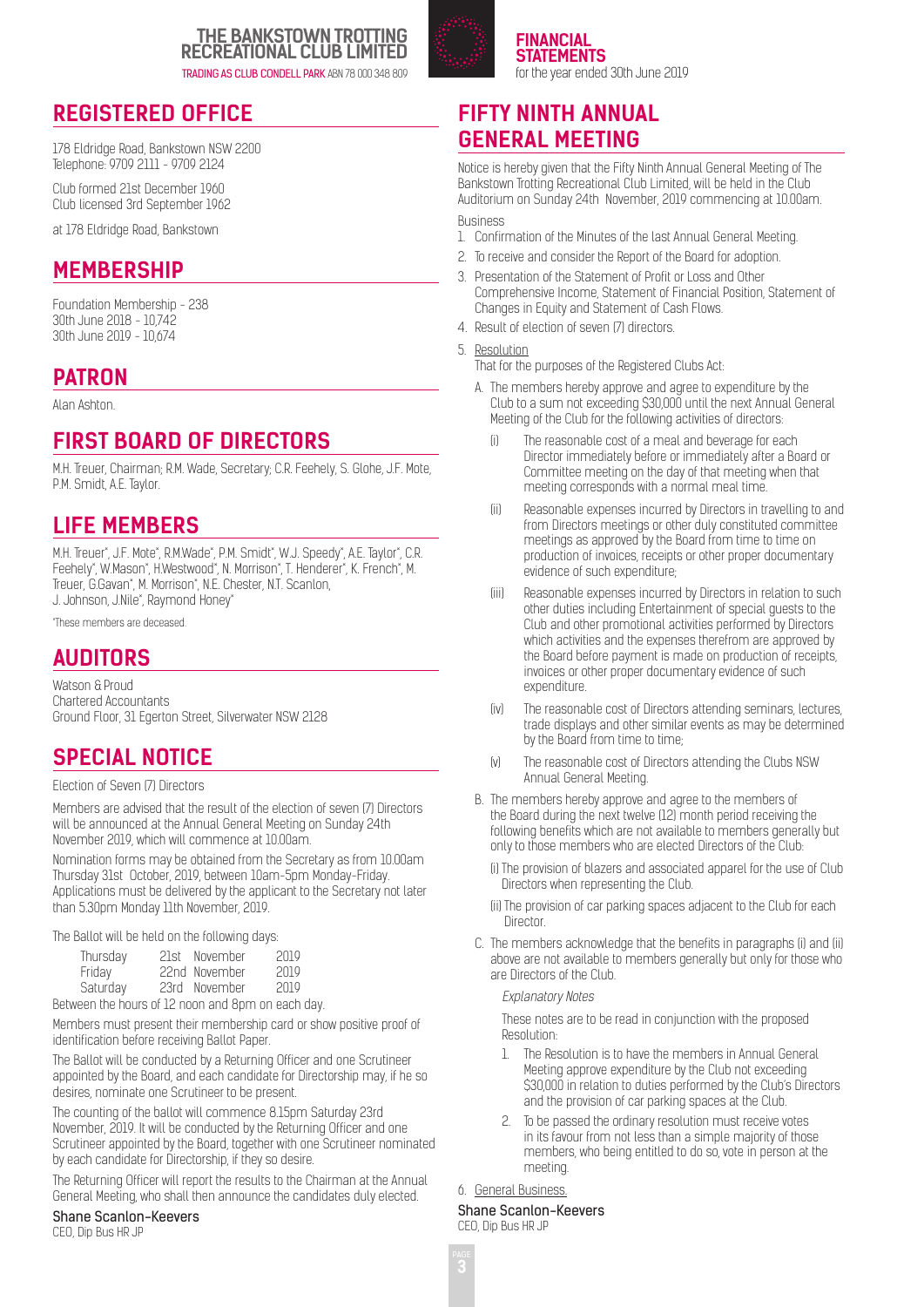

**FINANCIAL STATEMENTS**  for the year ended 30th June 2019

### **DIRECTORS' REPORT**

Your Directors present their report together with the financial report of The Bankstown Trotting Recreational Club Limited (the company) for the year ended 30th June and the auditor's report thereon.

#### **DIRECTORS**

The directors of the company in office at any time during or since the end of the financial year are:-

| <b>NAME</b>     | <b>QUALIFICATIONS</b>          | <b>EXPERIENCE</b>                                                                   | <b>SPECIAL RESPONSIBILITIES</b>   |
|-----------------|--------------------------------|-------------------------------------------------------------------------------------|-----------------------------------|
| Noel Scanlon    | Reg. Tax Agent,<br><b>FICA</b> | · 18th Year Director.<br>Prior Secretary/Manager,<br>Employed B.T.R.C 38 years      | . Chairman of the Board           |
| Connie Hickford | Nil                            | 18th Year Director<br>٠                                                             | • Sports Committee Chairperson    |
| Shirley Allard  | Nil                            | 10th Year Director<br>٠<br>Director, Coy Secretary of<br>Private Coy                | · Sports Committee                |
| Rein Ujuk       | Bachelor Engineering           | 18th Year Director.<br>٠<br>Private Company<br>Director 46 Years                    | · Treasurer<br>· Sports Committee |
| Graham Mitchell | Nil                            | 7th Year Director<br>٠<br>Distribution Centre Manager<br>National Transport Manager | • President BTR Fishing Club      |
| Michael Hartney | Nil                            | · 3rd Year Director                                                                 |                                   |
| Terry Taeesea   | Nil                            | • 2nd Year Director                                                                 |                                   |

#### CURRENT BOARD OF DIRECTORS

The number of directors meetings and number of meetings attended by each of the directors of the company during the financial year are:-

| <b>Name</b>     | Number of meetings attended | Number of meetings held* |  |
|-----------------|-----------------------------|--------------------------|--|
| Noel Scanlon    |                             |                          |  |
| Rein Ujuk       |                             |                          |  |
| Connie Hickford |                             | 22                       |  |
| Shirley Allard  |                             |                          |  |
| Graham Mitchell |                             | 22                       |  |
| Michael Hartney |                             | 22                       |  |
| Terry Taeesea   | 20                          | つつ                       |  |

\* Number of meetings held during the time the director held office during the year

#### OPERATING RESULTS

The Loss of the company after providing for income tax amounted to \$235,126.

#### SIGNIFICANT CHANGES IN THE STATE OF AFFAIRS

There have been no significant changes in the state of affairs of the Company during the year.

#### PRINCIPAL ACTIVITIES

The principal activities of the company during the financial year were the business of the non proprietary licence club.

No significant change in the nature of the company's activity occurred during the financial year.

#### EVENTS AFTER THE REPORTING DATE

No matters or circumstances have arisen since the end of the financial year which significantly affected or may significantly affect the operations of the company, the results of those operations, or the state of affairs of the company in future financial years.

#### ENVIRONMENTAL ISSUES

The company's operations are not regulated by any significant environmental regulations under a law of the Commonwealth or of a state or territory of Australia.

#### DIVIDENDS PAID OR RECOMMENDED

No dividends were paid or declared the start of the financial year. No recommendation for payment of dividends has been made.

#### **OPTIONS**

No options over issued shares or interests in the company were granted during or since the end of the financial year and there were no options outstanding at the date of this report.

#### INDEMNIFICATION AND INSURANCE OF OFFICERS AND AUDITORS

No indemnities have been given or insurance premiums paid, during or since the end of the financial year, for any person who is or has been an officer or auditor of the company.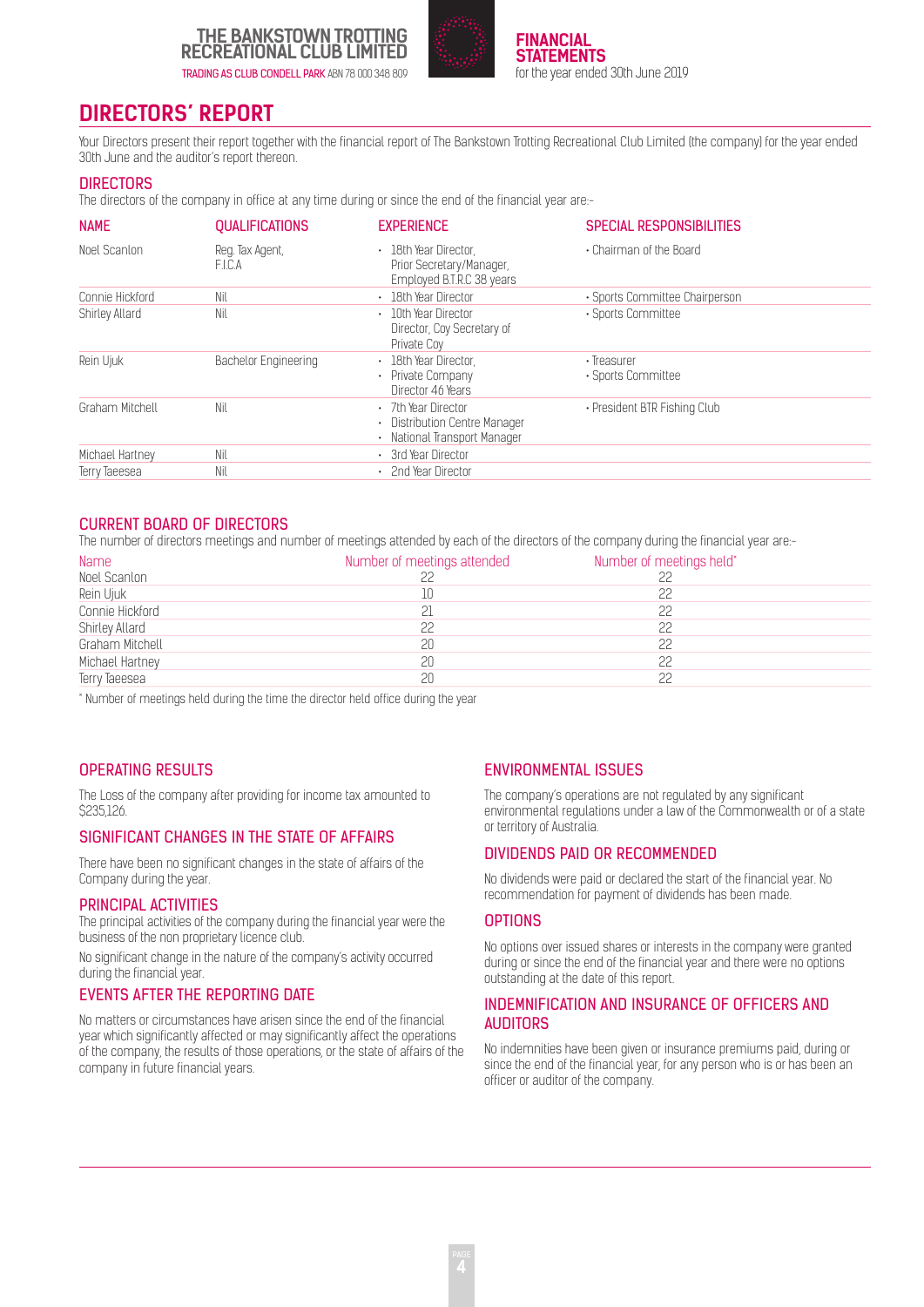



### **Auditor's Independence Declaration**

The lead auditor's independence declaration in accordance with section 307C of the Corporations Act 2001, for the year ended 30 June 2019 has been received and can be found on page 3.

Signed in accordance with a resolution of the director:

Neel Acenta.

**Noel Scanlon DIRECTOR Rein Ujuk DIRECTOR** 

**Date this 31st day of October, 2019**

K. lim

### **AUDITOR'S INDEPENDENCE DECLARATION**

UNDER SECTION 307C OF THE CORPORATIONS ACT 2001 TO THE DIRECTORS OF THE BANKSTOWN TROTTING RECREATIONAL CLUB LIMITED

I declare that, to the best of my knowledge and belief, during the year ended 30 June 2019 there have been:

(i) no contraventions of the auditor independence requirements as set out in the Corporations Act 2001 in relation to the audit; and

(ii) no contraventions of any applicable code of professional conduct in relation to the audit.

**Name of Partner:** Michael Watson<br> **Address:** 31 Foerton St SII

Name of Firm: Watson & Proud Chartered Accountants 31 Egerton St SILVERWATER NSW 2128

 $\mu$ ./1  $\infty$ 

**Dated this 31st day of October, 2019**

### **STATEMENT OF PROFIT OR LOSS AND OTHER COMPREHENSIVE INCOME**

FOR THE YEAR ENDED 30TH JUNE 2019

|                                                               | <b>NOTES</b> | 2019           | 2018          |
|---------------------------------------------------------------|--------------|----------------|---------------|
| <b>Income</b>                                                 |              |                |               |
| Revenue                                                       | 2            | 40,871,485     | 40,110,429    |
|                                                               |              | 40,871,485     | 40,110,429    |
| Changes in inventories of finished goods and work in progress |              | [407]          | 4,707         |
| Raw materials and consumables used                            |              | [29,706,678]   | [29,064,990]  |
| <b>Expenditure</b>                                            |              |                |               |
| Auditor's remuneration                                        | 3            | [44, 400]      | (72.274)      |
| Depreciation and amortisation expenses                        |              | [245.074]      | [235,778]     |
| Employee benefits expenses                                    |              | [2,897,805]    | [2,769,796]   |
| Finance costs                                                 | 4            | (156.846)      | [144, 892]    |
| Other expenses                                                |              | (8.055.401)    | (7, 810, 319) |
| <b>Total Expenses</b>                                         |              | (41, 106, 611) | (40,093,341)  |
| (Loss) Profit for the year                                    |              | [235, 126]     | 17,088        |
| Total comprehensive income for the year                       |              | (235, 126)     | 17,088        |

The accompanying notes form part of these financial statements.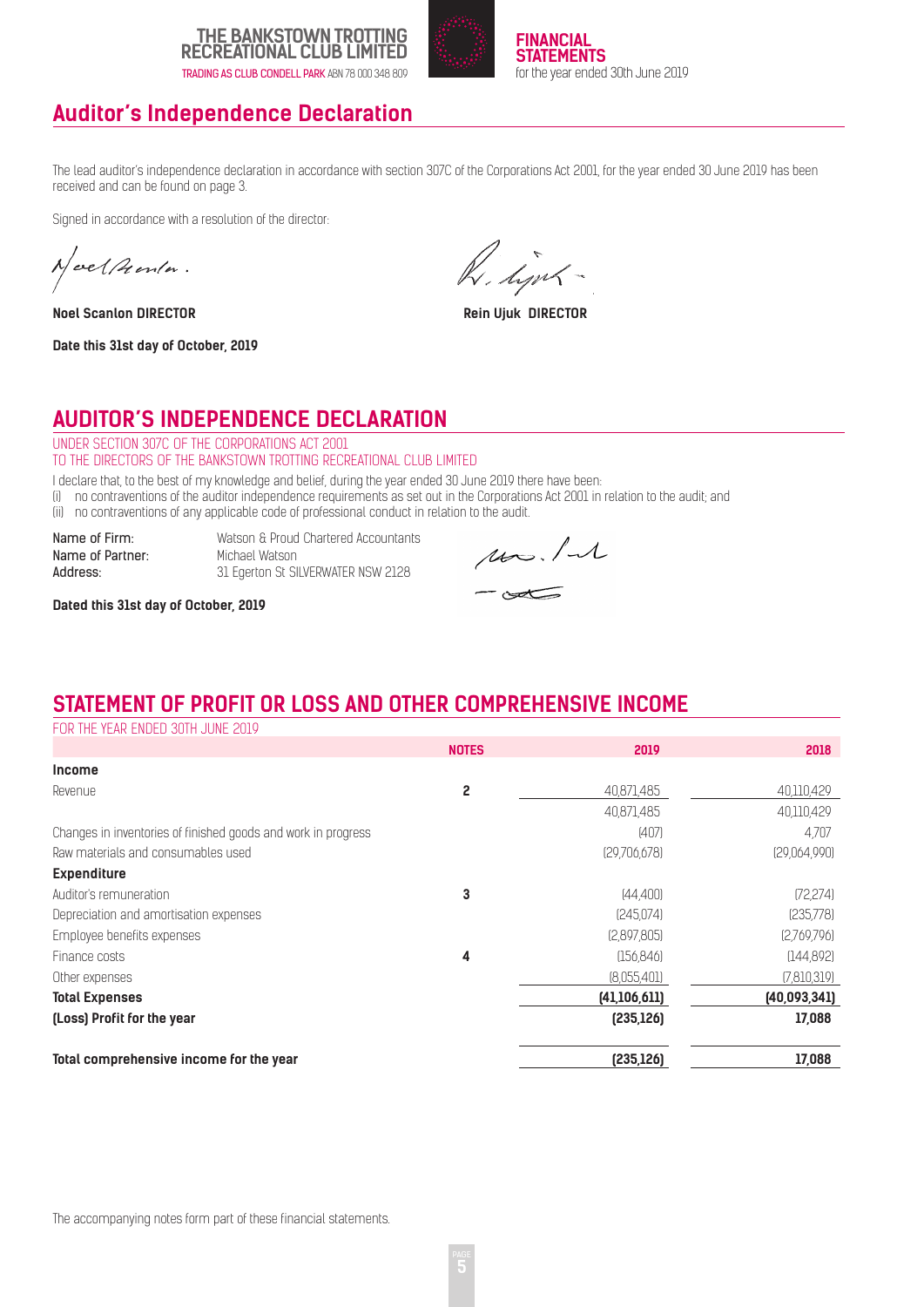



### **STATEMENT OF FINANCIAL POSITION**

| AS AT 30TH JUNE 2019                 |                |            |            |
|--------------------------------------|----------------|------------|------------|
|                                      | <b>NOTES</b>   | 2019       | 2018       |
| <b>ASSETS</b>                        |                |            |            |
| <b>CURRENT ASSETS</b>                |                |            |            |
| Cash and cash equivalents            | 5              | 610,855    | 507,024    |
| Trade and other receivables          | 6              | 445,006    | 221,111    |
| Inventories                          | $\overline{7}$ | 57,953     | 58,361     |
| <b>TOTAL CURRENT ASSETS</b>          |                | 1,113,814  | 786,497    |
| <b>NON-CURRENT ASSETS</b>            |                |            |            |
| Other financial assets               | 8              | 9,845      | 10,415     |
| Property, plant and equipment        | 9              | 8,094,556  | 8,307,293  |
| Intangible Assets                    | 10             | 11,133,333 | 11,133,333 |
| <b>TOTAL NON-CURRENT ASSETS</b>      |                | 19,237,734 | 19,451,041 |
| <b>TOTAL ASSETS</b>                  |                | 20,351,548 | 20,237,538 |
| <b>LIABILITIES</b>                   |                |            |            |
| <b>CURRENT LIABILITIES</b>           |                |            |            |
| Trade and other payables             | 11             | 750,269    | 1,141,869  |
| Borrowings                           | 12             | 892,979    | 235,088    |
| Provisions                           | 13             | 857,517    | 806,359    |
| <b>TOTAL CURRENT LIABILITIES</b>     |                | 2,500,765  | 2,183,317  |
| <b>NON-CURRENT LIABILITIES</b>       |                |            |            |
| <b>Borrowings</b>                    | 12             | 1,387,984  | 1,359,003  |
| Provisions                           | 13             | 44,683     | 41,644     |
| <b>TOTAL NON-CURRENT LIABILITIES</b> |                | 1,432,667  | 1,400,647  |
| <b>TOTAL LIABILITIES</b>             |                | 3,933,432  | 3,583,964  |
| <b>NET ASSETS</b>                    |                | 16,418,116 | 16,653,574 |
| <b>EQUITY</b>                        |                |            |            |
| Reserves                             | 14             | 10,716,103 | 10,716,434 |
| Retained earnings                    | 15             | 5,702,013  | 5,937,139  |
| <b>TOTAL EQUITY</b>                  |                | 16,418,116 | 16,653,573 |

### **STATEMENT OF CHANGES IN EQUITY**

FOR THE YEAR ENDED 30TH JUNE 2019

|                                                                                                         | <b>NOTES</b> | Asset<br><b>Revaluation</b><br><b>Reserve</b><br>\$ | <b>Retained</b><br>earnings<br>S | <b>Total</b><br>\$       |
|---------------------------------------------------------------------------------------------------------|--------------|-----------------------------------------------------|----------------------------------|--------------------------|
| <b>Balance at 1 July 2017</b><br>Profit attributable to equity shareholders<br>Less Extraordinary Items |              | [419.036]                                           | 5,920,051<br>17.088              | 5,501,015<br>17,088      |
| Revaluation Increment                                                                                   |              | 11,135,470                                          |                                  | 11,135,470               |
| Balance at 30 June 2018<br>Loss attributable to equity shareholders<br>Less Extraordinary Items         |              | 10,716,434                                          | 5,937,139<br>[235.126]           | 16,653,573<br>[235, 126] |
| Devaluation<br>Profit attributable to equity shareholders                                               |              | (331)                                               |                                  | (331)                    |
| Balance at 30 June 2019                                                                                 |              | 10,716,103                                          | 5,702,013                        | 16,418,116               |

The accompanying notes form part of these financial statements.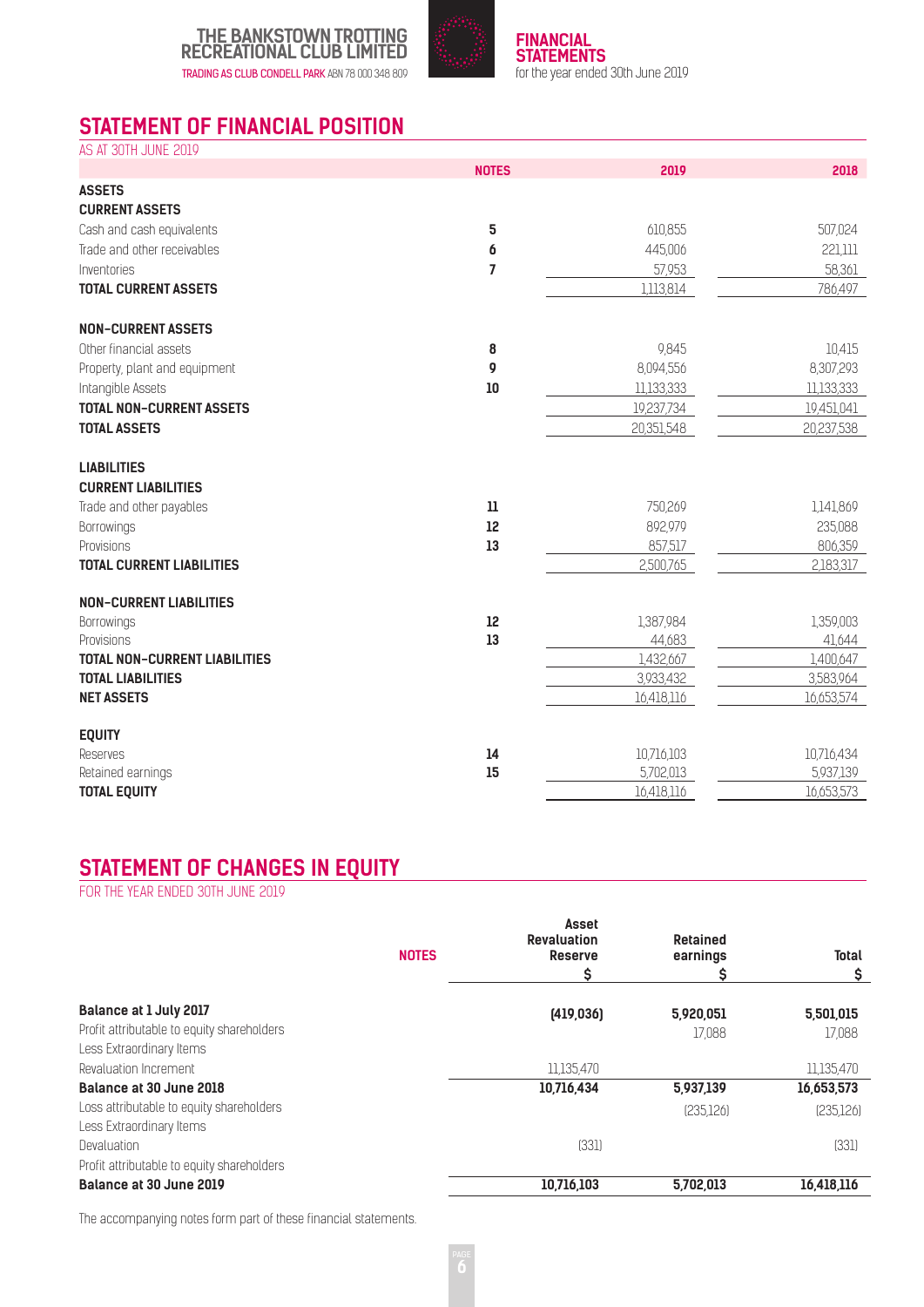

**FINANCIAL STATEMENTS**  for the year ended 30th June 2019

### **STATEMENT OF CASH FLOWS**

| FOR THE YEAR ENDED 30TH JUNE 2019                   |              |                |                |
|-----------------------------------------------------|--------------|----------------|----------------|
|                                                     | <b>NOTES</b> | 2019           | 2018           |
| <b>CASH FLOWS FROM OPERATING ACTIVITIES</b>         |              |                |                |
| Receipts from Customers and Members                 |              | 11,797,040     | 11,887,198     |
| Payments to Suppliers and Employees                 |              | [12, 216, 696] | [12, 118, 784] |
| Dividend Received                                   |              | 454            | 317            |
| Interest Received                                   |              | 1,272          |                |
| Finance Costs Paid                                  |              | [138, 333]     | [141, 129]     |
| Net cash provided by operating activities           | 16           | (556, 262)     | (372, 398)     |
| <b>CASH FLOWS FROM INVESTING ACTIVITIES</b>         |              |                |                |
| Proceeds from sale of property, plant & equipments  |              |                |                |
| Payments for property, plant & equipments           |              | (32, 337)      | [11, 337]      |
| Net Cash (Used in) Investing Activities             |              | (32, 337)      | (11, 337)      |
| <b>CASH FLOW FROM FINANCING ACTIVITIES</b>          |              |                |                |
| Proceeds from Borrowings                            |              | 692,430        |                |
| Repayment of Borrowings                             |              |                | (75, 491)      |
| Net cash (Used in) provided by financing activities |              | 692,430        | (75, 491)      |
| Net increase (decrease) in Cash held                |              |                |                |
| Cash at the beginning for the year                  |              | 103,831        | (459, 226)     |
|                                                     |              | 507.024        | 966,250        |
| Cash at the end of the year                         |              | 610,855        | 507,024        |

The accompanying notes form part of these financial statements.

### **NOTES TO THE FINANCIAL STATEMENTS**

FOR THE YEAR ENDED 30TH JUNE 2019

#### 1 SUMMARY OF SIGNIFICANT ACCOUNTING POLICIES

The financial reports cover The Bankstown Trotting Recreational Club Ltd T/A Club Condell Park as an individual entity. The Bankstown Trotting Recreational Club Ltd T/A Club Condell Park is a for profit proprietary company incorporated and domiciled in Australia.

The functional and presentation currency of The Bankstown Trotting Recreational Club Ltd T/A Club Condell Park is Australian dollars.

The financial report was authorised for issue by the Directors.

Comparatives are consistent with prior years, unless otherwise stated.

#### **BASIS OF PREPARATION**

The financial statements are general purpose financial statements that have been prepared in accordance with the Australian Accounting Standards and the Corporations Act 2001.

These financial statements and associated notes comply with International Financial Reporting Standards as issued by the International Accounting Standards Board.

The financial statements have been prepared on an accruals basis and are based on historical costs modified, where applicable, by the measurement at fair value of selected non current assets, financial assets and financial liabilities.

The significant accounting policies adopted in the preparation of these financial statements are presented below and are consistent with prior reporting periods unless otherwise stated.

#### **INVENTORIES**

Inventories are measured at the lower of cost and net realisable value. Cost of inventory is determined using the first-in-first-out basis and is net of any rebates and discounts received.

Net realisable value is estimated using the most reliable evidence available at the reporting date and inventory is written down through an obsolescence provision if necessary.

#### **PROPERTY, PLANT AND EQUIPMENT**

Each class of property, plant and equipment is carried at cost less. where applicable, any accumulated depreciation and impairment of losses.

#### **LAND AND BUILDINGS**

Freehold land and buildings are shown at their fair value (being the amount for which an asset could be exchanged between knowledgeable willing parties in an arm's length transaction), based on periodic, but at least triennial, valuations by external independent valuers, less accumulated depreciation for buildings. In the periods when the freehold land and buildings are not subject to an

independent valuation, the director conduct director's valuations to ensure the land and building's carrying amount is not materially different to the fair value. Increases in the carrying amount arising on revaluation of land and buildings are credited to a revaluation reserve in equity. Decreases that offset previous increases of the same asset are recognised against fair value reserves directly in equity; all other decreases are recognised in profit or loss.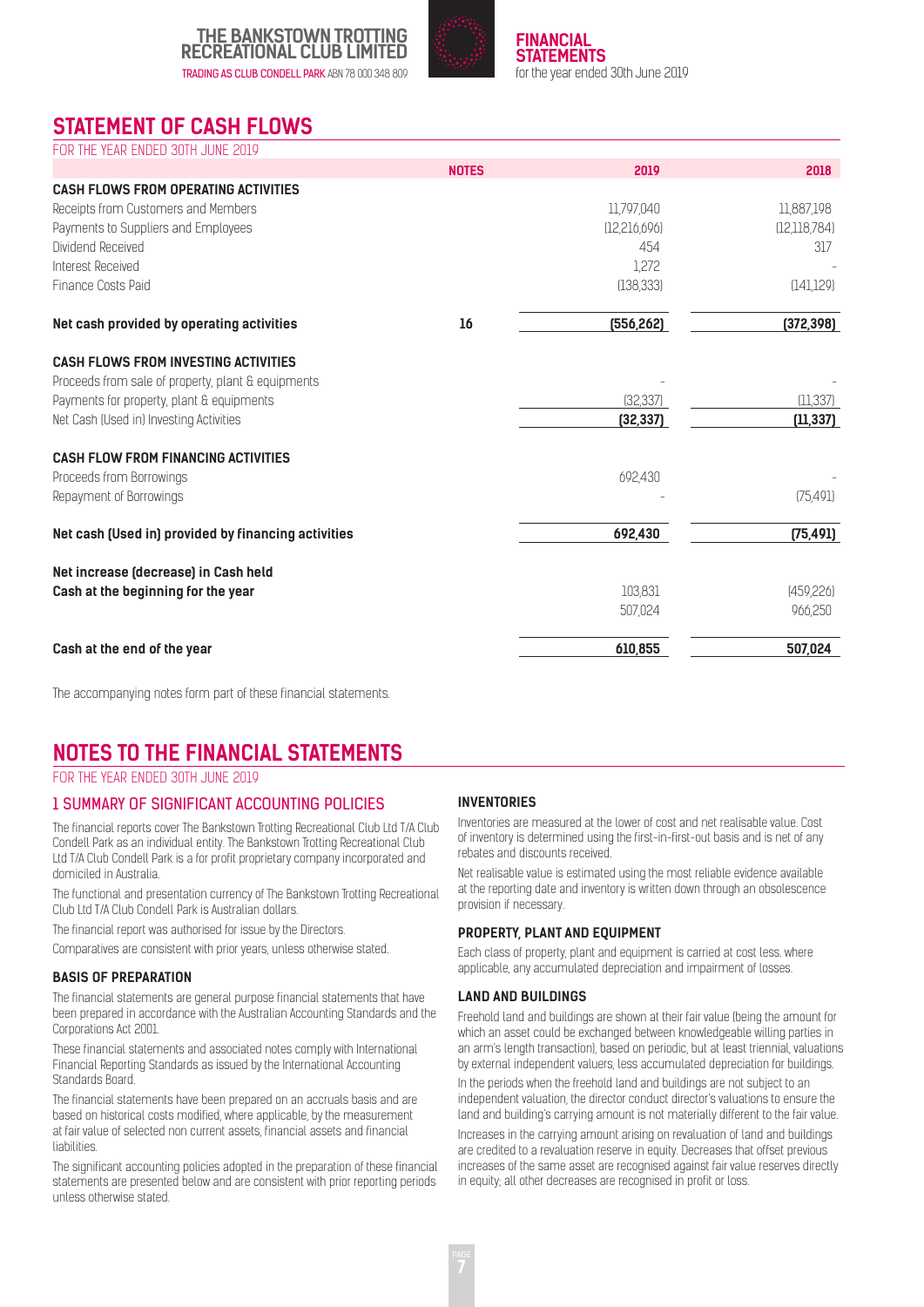

**FINANCIAL STATEMENTS**  for the year ended 30th June 2019

#### **PLANT AND EQUIPMENT**

Plant and equipment are measured on the cost basis and are therefore carried at cost less accumulated depreciation and any accumulated impairment losses.

In the event the carrying amount of plant and equipment is greater than the estimated recoverable amount, the carrying amount is written down immediately to the estimated recoverable amount. A formal assessment of recoverable amount is made when impairment indicators are present.

The cost of fixed assets constructed within the company includes the cost of materials, direct labour, borrowing costs and an appropriate proportion of fixed and variable overheads.

Subsequent costs are included in the asset's carrying amount or recognised as a separate asset, as appropriate, only when it is probable that future economic benefits associated with the item will flow to the company and the cost of the item can be measured reliably. All other repairs and maintenance are charged to the statement of comprehensive income during the financial period in which they are incurred.

#### **DEPRECIATION**

Property, plant and equipment, is depreciated on a straight line basis over the assets useful life to the Company, commencing when the asset is ready for use.

The depreciable amount of all property, plant and equipment, except for freehold land is depreciated on a straight line method from the date that management determine that the asset is available for use.

Leased assets and leasehold improvements are amortised over the shorter of either the unexpired period of the lease or their estimated useful life.

The depreciation rates used for each class of depreciable asset are shown below:

Assets held under a finance lease and leasehold improvements are depreciated over the shorter of the term of the lease and the assets useful life.

Gains and losses on disposals are determined by comparing proceeds with the carrying amount. These gains or losses are recognised in profit or loss. When revalued assets are sold, amounts included in the revaluation surplus relating to that asset are transferred to retained earnings.

The depreciation rates for each class of depreciable assets are:

| Class of<br><b>Fixed Asset</b> | Depreciation Class of<br>Rate | <b>Fixed Asset</b>     | <b>Depreciation</b><br>Rate |
|--------------------------------|-------------------------------|------------------------|-----------------------------|
| Plant and Equipment 7-25%      |                               | Leasehold Improvements | 2.5%                        |
| Motor Vehicles                 | 15-22.5%                      | Computers              | $15 - 40%$                  |
| Office Machines                | 20%                           | Air Conditioners       | 11.5%                       |
| Poker Machines                 | $10 - 50%$                    | Others                 | $4 - 30%$                   |
| <b>Buildings</b>               | 2.5%                          | <b>Furniture</b>       | 7.5-20%                     |

#### LEASES

Leases of fixed assets, where substantially all the risks and benefits incidental to the ownership of the asset (but not the legal ownership) are transferred to the company, are classified as finance leases.

Finance leases are capitalised by recognising an asset and a liability at the lower of the amounts equal to the fair value of the leased property or the present value of the minimum lease payments, including any guaranteed residual values. Lease payments are allocated between the reduction of the lease liability and the lease interest expense for the period.

Leased assets are depreciated over the shorter of their estimated useful lives or the lease term.

Lease payments for operating leases, where substantially all the risks and benefits remain with the lessor, are recognised as expenses in the periods in which they are incurred.

Lease incentives under operating leases are recognised as a liability and amortised over the life of the lease term.

#### FINANCIAL INSTRUMENTS

#### **INITIAL RECOGNITION AND MEASUREMENT**

Financial instruments are recognised initially using trade date accounting, i.e. on the date that company becomes party to the contractual provisions of the **instrument.** 

On initial recognition, all financial instruments are measured at fair value plus transaction costs (except for instruments measured at fair value through profit or loss where transaction costs are expensed as incurred).

#### IMPAIRMENT OF ASSETS

At the end of each reporting period, the company assesses whether there is any indication that an asset may be impaired. The assessment will include considering external and internal sources of information, including dividends received from subsidiaries, associates or jointly controlled entities deemed to be out of pre-acquisition profits. If such an indication exists, an impairment test is carried out on the asset by comparing the recoverable amount of the asset, being the higher of the asset's fair value less costs to sell and value in use to the asset's carrying amount. Any excess of the asset's carrying amount over its recoverable amount is recognised immediately in profit or loss unless the asset is carried at a revalued amount in accordance with another Standard (e.g. in accordance with the revaluation model in AASB 116). Any impairment loss of a revalued asset is treated as a revaluation decrease in accordance with that Standard.

Where it is not possible to estimate the recoverable amount of an individual asset, the company estimates the recoverable amount of the cash-generating unit to which the asset belongs.

#### TRADE AND OTHER RECEIVABLES

Trade receivables are recognised initially at the transaction price (i.e. cost) and are subsequently measured at cost less provision for impairment. Receivables expected to be collected within 12 months of the end of the reporting period are classified as current assets. All other receivables are classified as non-current assets.

At the end of each reporting period, the carrying amount of trade and other receivables are reviewed to determine whether there is any objective evidence that the amounts are not recoverable. If so, an impairment loss is recognised immediately in statement of comprehensive income.

Impairment testing is performed annually for goodwill and intangible assets with indefinite lives.

#### LOANS AND RECEIVABLES

Loans and receivables are non-derivative financial assets with fixed or determinable payments that are not quoted in an active market. They arise principally through the provision of goods and services to customers but also incorporate other types of contractual monetary assets.

After initial recognition these are measured at amortised cost using the effective interest method, less provision for impairment. Any change in their value is recognised in profit or loss.

The company's trade and most other receivables fall into this category of financial instruments.

Significant receivables are considered for impairment on an individual asset basis when they are past due at the reporting date or when objective evidence is received that a specific counterparty will

#### default.

The amount of the impairment is the difference between the net carrying amount and the present value of the future expected cash flows associated with the impaired receivable.

In some circumstances, the company renegotiates repayment terms with customers which may lead to changes in the timing of the payments, the company does not necessarily consider the balance to be impaired, however assessment is made on a case-by-case basis.

#### AVAILABLE-FOR-SALE FINANCIAL ASSETS

Available-for-sale financial assets are non-derivative financial assets that do not qualify for inclusion in any of the other categories of financial assets or which have been designated in this category. The company's available-for-sale financial assets comprise listed securities.

Available-for-sale financial assets are measured at fair value, with subsequent changes in value recognised in other comprehensive income.

Gains and losses arising from financial instruments classified as available-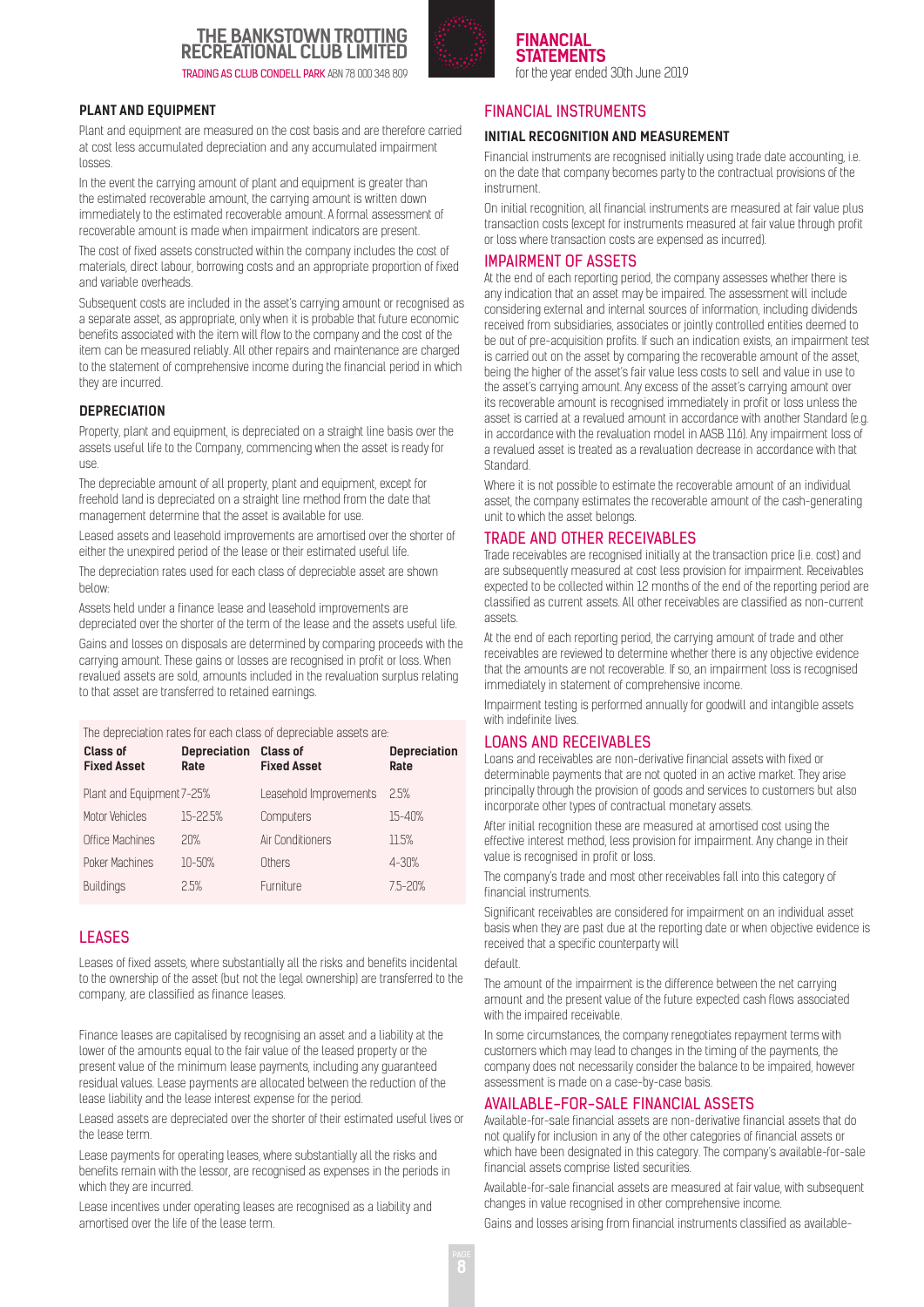

**FINANCIAL STATEMENTS**  for the year ended 30th June 2019

for-sale are only recognised in profit or loss when they are sold or when the investment is impaired.

In the case of impairment or sale, any gain or loss previously recognised in equity is transferred to the profit or loss.

Subsequent recoveries of amounts previously written off are credited against other expenses in profit or loss.

#### AVAILABLE-FOR-SALE FINANCIAL ASSETS

A significant or prolonged decline in value of an available-for-sale asset below its cost is objective evidence of impairment, in this case, the cumulative loss that has been recognised in other comprehensive income is reclassified from equity to profit or loss as a reclassification adjustment. Any subsequent increase in the value of the asset is taken directly to other comprehensive income.

#### IMPAIRMENT OF NON-FINANCIAL ASSETS

At the end of each reporting period the company determines whether there is an evidence of an impairment indicator for non-financial assets.

Where this indicator exists the recoverable amount of the asset is estimated. Where assets do not operate independently of other assets, the recoverable amount of the relevant cash-generating unit (CGU) is estimated.

The recoverable amount of an asset or CGU is the higher of the fair value less costs of disposal and the value in use. Value in use is the present value of the future cash flows expected to be derived from an asset or cash-generating unit.

Where the recoverable amount is less than the carrying amount, an impairment loss is recognised in profit or loss.

Reversal indicators are considered in subsequent periods for all assets which have suffered an impairment loss, except for goodwill.

#### EMPLOYEE BENEFITS

Provision is made for the company's liability for employee benefits arising from services rendered by employees to the end of the reporting period. Employee benefits that are expected to be wholly settled within one year have been measured at the amounts expected to be paid when the liability is settled.

Employee benefits expected to be settled more than one year after the end of the reporting period have been measured at the present value of the estimated future cash outflows to be made for those benefits. In determining the liability, consideration is given to employee wage increases and the probability that the employee may satisfy vesting requirements. Cash flows are discounted using market yields on high quality corporate bond rates incorporating bonds rated AAA or AA by credit

agencies, with terms to maturity that match the expected timing of cash flows. Changes in the measurement of the liability are recognised in profit or loss.

#### **PROVISIONS**

Provisions are recognised when the company has a legal or constructive obligation, as a result of past events, for which it is probable that an outflow of economic benefits will result and that outflow can be reliably measured.

Provisions are measured at the present value of management's best estimate of the outflow required to settle the obligation at the end of the reporting year. The discount rate used is a pre-tax rate that reflects current market assessments of the time value of money and the risks specific to the liability. The increase in the provision due to the unwinding of the discount is taken to finance costs in the statement of other comprehensive income.

#### CASH AND CASH EQUIVALENTS

Cash and cash equivalents comprises cash on hand, demand deposits and short-term investments which are readily convertible to known amounts of cash and which are subject to an insignificant risk of change in value.

#### REVENUE AND OTHER INCOME

Revenue is recognised when the amount of the revenue can be measured reliably, it is probable that economic benefits associated with the transaction will flow to the company and specific criteria relating to the type of revenue as noted below, has been satisfied.

Revenue is measured at the fair value of the consideration received or receivable and is presented net of returns, discounts and rebates.

#### **SALE OF GOODS**

Revenue is recognised on transfer of goods to the customer as this is deemed to be the point in time when risks and rewards are transferred and there is no longer any ownership or effective control over the goods.

#### **INTEREST REVENUE**

Interest revenue is recognised using the effective interest rate method.

#### **DIVIDEND REVENUE**

Dividend revenue is recognised when the right to receive a dividend has been established.

#### **RENDERING OF SERVICES**

Revenue in relation to rendering of services is recognised depends on whether the outcome of the services can be measured reliably. If this is the case then the stage of completion of the services is used to determine the appropriate level of revenue to be recognised in the period. If the outcome cannot be reliably measured then revenue is recognised to the extent of expenses recognised that are recoverable.

#### **OTHER INCOME**

Other income is recognised on an accruals basis when the company is entitled to it.

#### TRADE AND OTHER PAYABLES

Trade and other payables represent the liabilities at the end of the reporting period for goods and services received by the company that remain unpaid.

Trade payables are recognised at their transaction price. Trade payables are obligations on the basis of normal credit terms.

#### GOODS AND SERVICES TAX (GST)

Revenue, expenses and assets are recognised net of the amount of goods and services tax (GST), except where the amount of GST incurred is not recoverable from the Australian Taxation Office (ATO).

Receivables and payables are stated inclusive of GST.

Cash flows in the statement of cash flows are included on a gross basis and the GST component of cash flows arising from investing or financing activities which is recoverable from, or payable to, the taxation authority is classified as operating cash flows.

#### COMPARATIVE AMOUNTS

Comparatives are consistent with prior years, unless otherwise stated.

Where a change in comparatives has also affected the opening retained earnings previously presented in a comparative period, an opening statement of financial position at the earliest date of the comparative period has been presented.

#### CRITICAL ACCOUNTING ESTIMATES AND JUDGMENTS

The directors evaluate estimates and judgments incorporated into the financial statements based on historical knowledge and best available current information. Estimates assume a reasonable expectation of future events and are based on current trends and economic data, obtained both externally and within the entity.

The preparation of financial statements requires management to make judgments, estimates and assumptions that affect the application of accounting policies and the reported amounts of assets and liabilities, income and expenses. Actual results may differ from these estimates.

Estimates and underlying assumptions are reviewed on an ongoing basis. Revisions to accounting estimates are recognised in the periods in which the estimate is revised and in any future period affected.

#### CHANGES IN ACCOUNTING POLICY

The club has noticed in the last 60 years that the sick leave is not used by the employees in full. So in the current financial year they have decided to reduce the provision for sick leave to half to reflect the correct provisions.

Poker Machine Licenses has been recognised in the Balance sheet in this financial year. The reason for recognising it in this financial year is that following a sale in 2017, there has arisen an active market, the value can be determined.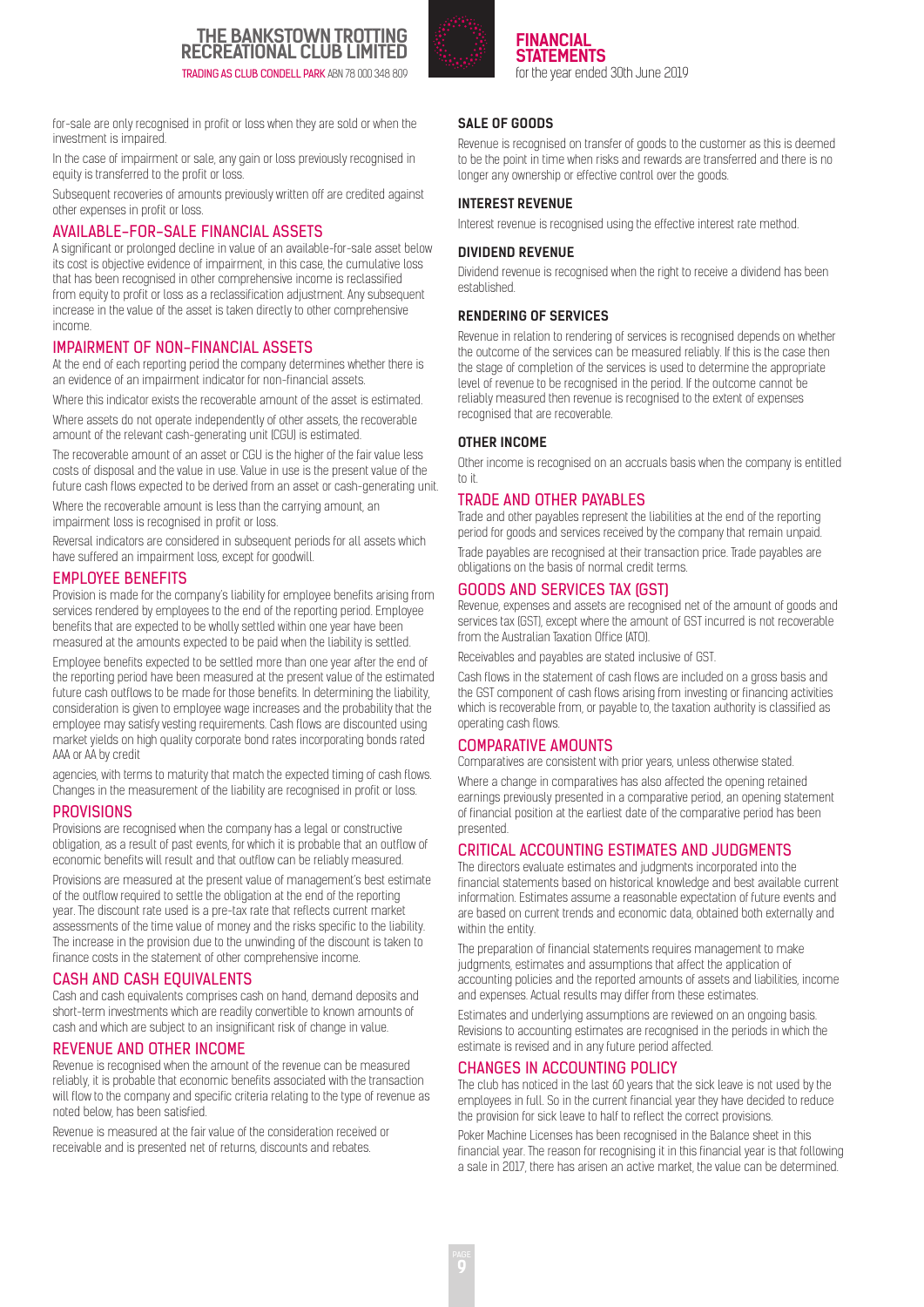



### **NOTES TO THE FINANCIAL STATEMENTS**

|    | FOR THE YEAR ENDED 30TH JUNE 2019                                                                                                                                                         | 2019       | 2018       |
|----|-------------------------------------------------------------------------------------------------------------------------------------------------------------------------------------------|------------|------------|
| 2  | <b>Revenue and Other Income</b>                                                                                                                                                           |            |            |
|    | Revenue                                                                                                                                                                                   |            |            |
|    | Sales revenue:                                                                                                                                                                            |            |            |
|    | Sale of goods                                                                                                                                                                             | 40,128,058 | 39,268,432 |
|    | Dividends Received                                                                                                                                                                        | 454        | 415        |
|    | Interest Received                                                                                                                                                                         | 1,272      |            |
|    | Subscriptions                                                                                                                                                                             | 26,796     | 38,807     |
|    | Rendering of services                                                                                                                                                                     | 578,784    | 570,760    |
|    | Other Revenue                                                                                                                                                                             | 136,121    | 232,015    |
|    | Total revenue                                                                                                                                                                             | 40,871,485 | 40,110,429 |
|    | Dividend revenue from:                                                                                                                                                                    |            |            |
|    | Fully Franked Dividends                                                                                                                                                                   | 454        | 415        |
|    | Total dividend revenue                                                                                                                                                                    | 454        | 415        |
|    | Interest revenue from:                                                                                                                                                                    |            |            |
|    | Interest Received                                                                                                                                                                         | 1,272      | (716)      |
|    | Total interest revenue                                                                                                                                                                    | 1,272      | (716)      |
|    | Other revenue from:                                                                                                                                                                       |            |            |
|    | Vending Machine Income                                                                                                                                                                    | 1,615      | 1,436      |
|    | Sundry Income                                                                                                                                                                             | 127,939    | 230,579    |
|    | Insurance Claims Received                                                                                                                                                                 | 6,567      |            |
|    | Total other revenue                                                                                                                                                                       | 136,121    | 232,015    |
| 3  | Profit for the year                                                                                                                                                                       |            |            |
|    | The result for the year was derived after charging / (crediting) the following items:<br>Profit before income tax from continuing operations includes the following<br>specific expenses: |            |            |
| a. | <b>Expenses</b>                                                                                                                                                                           |            |            |
|    | Depreciation of Property, Plant and Equipment                                                                                                                                             | 245,074    | 235,778    |
|    | Loss on Disposal of Property, Plant and Equipment                                                                                                                                         |            |            |
|    | Remuneration of the Auditor for:                                                                                                                                                          |            |            |
|    | - Auditing or Reviewing Report                                                                                                                                                            | 44,400     | 44,400     |
|    | - Other Services                                                                                                                                                                          |            | 27,874     |
|    |                                                                                                                                                                                           | 44,400     | 72,274     |
| 4  | <b>Finance Cost</b>                                                                                                                                                                       |            |            |
|    | Interest Paid                                                                                                                                                                             | 138,333    | 141,129    |
|    | Insurance & Fixed Hire Purchase Finance Charges                                                                                                                                           | 18,513     | 3,763      |
|    |                                                                                                                                                                                           | 156,846    | 144,892    |
| 5  | <b>Cash and Cash Equivalents</b>                                                                                                                                                          |            |            |
|    | Cash at Bank                                                                                                                                                                              | 409,696    | 300,886    |
|    | Petty Cash                                                                                                                                                                                | 1,000      | 1,000      |
|    | Cash Floats                                                                                                                                                                               | 190,000    | 190,000    |
|    | <b>Till Floats</b>                                                                                                                                                                        | 2,200      | 2,200      |
|    | Cash at Bank- Interest Bearing Account                                                                                                                                                    | 7,959      | 12,938     |
|    |                                                                                                                                                                                           | 610,855    | 507,024    |

#### **Reconciliation of cash**

Cash and Cash equivalents reported in the statement of cash flows are reconciled to the equivalent items in the statement of financial position as follows: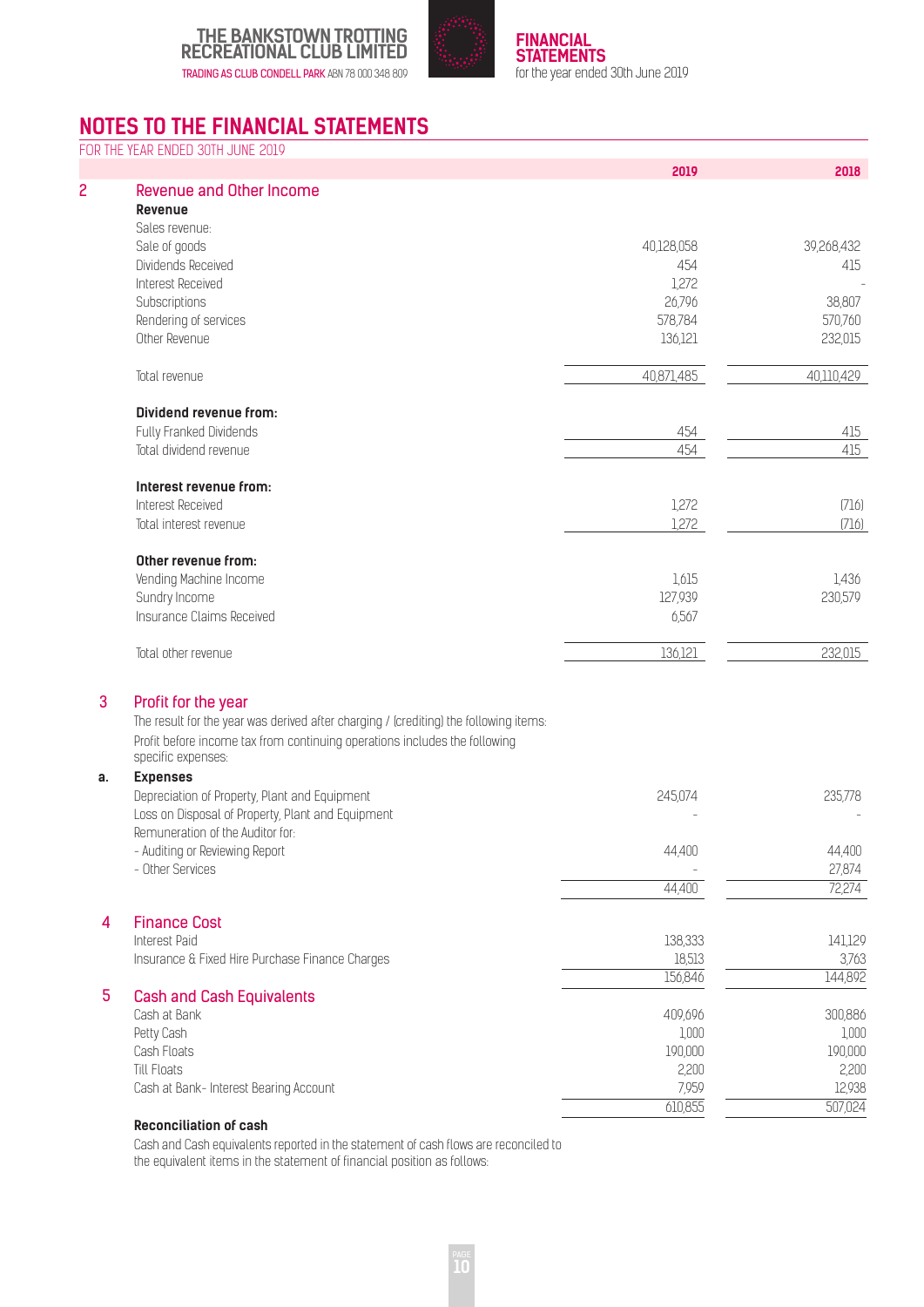



### **NOTES TO THE FINANCIAL STATEMENTS**

FOR THE YEAR ENDED 30TH JUNE 2019

|   |                                                                                                                  | 2019                | 2018        |
|---|------------------------------------------------------------------------------------------------------------------|---------------------|-------------|
|   | Cash at Bank                                                                                                     | 409,696             | 300,886     |
|   | Petty Cash                                                                                                       | 1,000               | 1,000       |
|   | Cash Floats                                                                                                      | 190,000             | 190,000     |
|   | <b>Till Floats</b>                                                                                               | 2,200               | 2,200       |
|   | Cash at Bank- Interest Bearing Account                                                                           | 7,959               | 12,938      |
|   |                                                                                                                  | 610,855             | 507,024     |
|   |                                                                                                                  |                     |             |
| 6 | <b>Trade and Other Receivables</b>                                                                               |                     |             |
|   | Trade Debtors                                                                                                    | 1,818               | 6,856       |
|   | Less Prov'n for Doubtful Debts                                                                                   |                     | (3,968)     |
|   | Prepayments                                                                                                      | 144,688             | 146,214     |
|   | Other Debtors                                                                                                    | 298,500             | 58,808      |
|   | Interest Paid In Advance                                                                                         |                     | 5,557       |
|   | Workers Comp Debtor                                                                                              |                     | 7,644       |
|   |                                                                                                                  | 445,006             | 221,111     |
|   | The carrying value of trade receivables is considered a reasonable approximation                                 |                     |             |
|   | of fair value due to the short term nature of the balances.                                                      |                     |             |
| 7 | Inventories                                                                                                      |                     |             |
|   | Stock on Hand at Cost                                                                                            | 57,953              | 58,361      |
|   |                                                                                                                  | $\overline{57,953}$ | 58,361      |
| 8 | <b>Financial Assets</b><br>Non-Current                                                                           |                     |             |
|   | Shares in Public Companies at Valuation                                                                          | 9,845               | 10,415      |
| 9 | <b>Property, Plant and Equipment</b><br><b>Freehold Land at Cost</b><br><b>BUILDINGS</b><br><b>Buildings at:</b> | 2,133,154           | 2,133,154   |
|   | Buildings at Valuation                                                                                           | 11,452,371          | 11,452,371  |
|   | Less accumulated depreciation                                                                                    | (6,526,019)         | (6,478,266) |
|   | <b>Total Buildings</b>                                                                                           | 4,926,352           | 4,974,105   |
|   | <b>PLANT AND EQUIPMENT</b>                                                                                       |                     |             |
|   | Poker Machines Area - Furniture and Fixtures:                                                                    |                     |             |
|   | Poker Machines Area - Furniture and Fixture- At Cost                                                             | 503,943             | 503,943     |
|   | Accumulated depreciation                                                                                         | [396,796]           | (374, 937)  |
|   |                                                                                                                  | 107,147             | 129,006     |
|   |                                                                                                                  |                     |             |
|   | <b>Plant and Equipment</b>                                                                                       |                     |             |
|   | Plant and Equipment - At Cost                                                                                    | 5,661,599           | 5,629,262   |
|   | Accumulated depreciation                                                                                         | [4,733,696]         | (4,558,234) |
|   | <b>Total Plant and Equipment</b>                                                                                 | 927,903             | 1,071,028   |
|   | <b>Total Property, Plant and Equipment</b>                                                                       | 8,094,556           | 8,307,293   |
|   |                                                                                                                  |                     |             |

#### **Movements in Carrying Amounts of Property, Plant and Equipment**

Movements in the carrying amounts for each class of property, plant and equipment between the beginning and the end of the current financial year.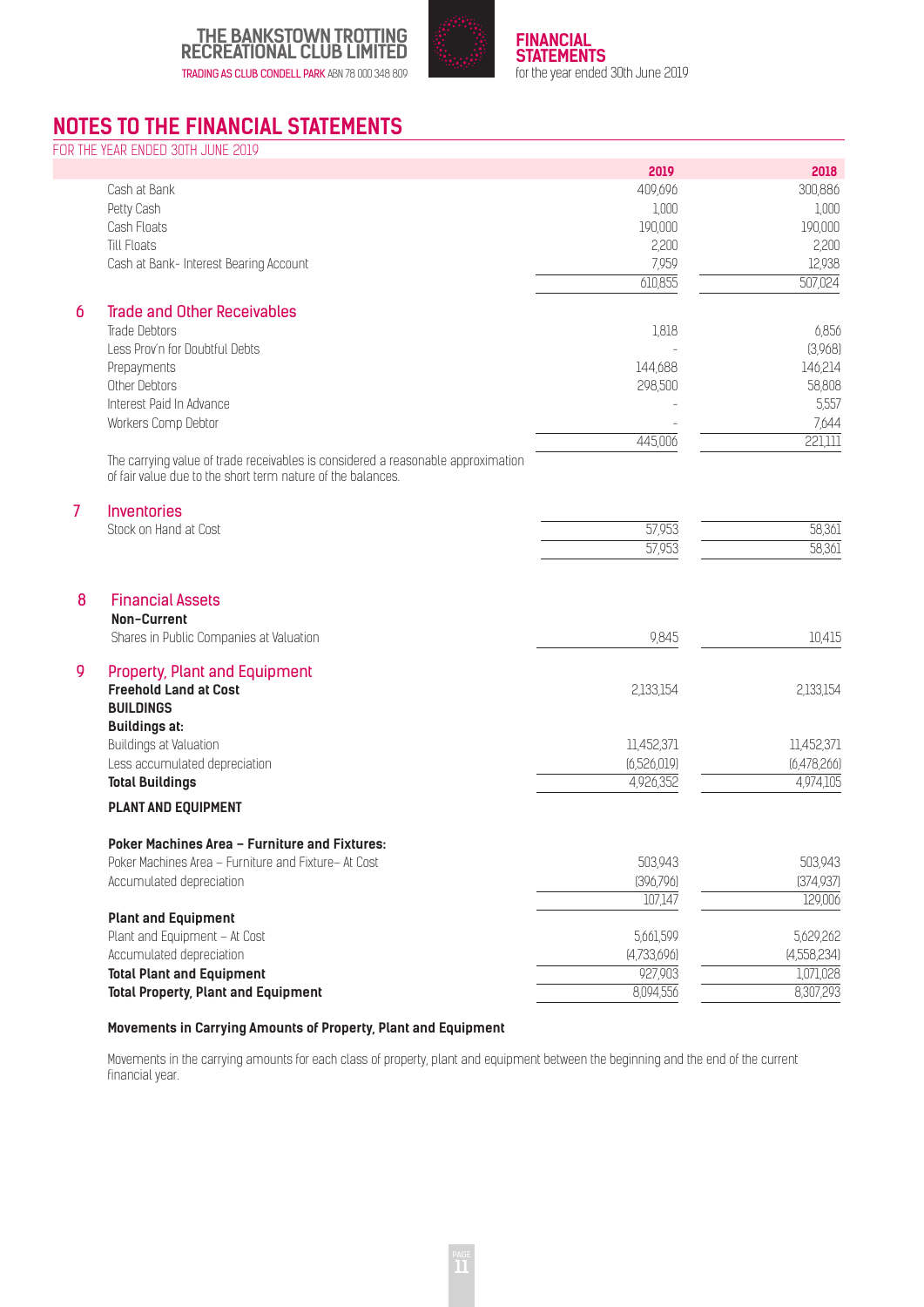



### **NOTES TO THE FINANCIAL STATEMENTS**

FOR THE YEAR ENDED 30TH JUNE 2019

|    |                               |                                     |                              | 2019                                 | 2018         |
|----|-------------------------------|-------------------------------------|------------------------------|--------------------------------------|--------------|
|    |                               | <b>Freehold Land</b><br>& Buildings | <b>Poker Machine</b><br>Area | <b>Plant and</b><br><b>Equipment</b> | <b>Total</b> |
|    |                               | \$                                  | Ś                            | \$                                   | \$           |
|    | <b>Balance at 1 July 2017</b> | 7,155,020                           | 148,817                      | 1,241,377                            | 8,545,214    |
|    | Additions                     |                                     | 5                            | 12,534                               | 12,539       |
|    | Disposal                      |                                     |                              | [14,682]                             | [14,682]     |
|    | Depreciation Expense          | [47,76]                             | (19, 815)                    | [168, 201]                           | [235,777]    |
|    | Balance at 30 June 2018       | 7,107,259                           | 129,006                      | 1,071,028                            | 8,307,293    |
|    | Additions                     |                                     |                              | 32,337                               | 32,337       |
|    | Disposal                      |                                     |                              |                                      |              |
|    | Depreciation Expense          | [47,753]                            | [21,855]                     | (175, 466)                           | [245,074]    |
|    | Balance at 30 June 2019       | 7,059,506                           | 107,151                      | 927,899                              | 8,094,556    |
| 10 | <b>Intangible Assets</b>      |                                     |                              |                                      |              |
|    | PM Licence Entitlement        |                                     |                              | 11,133,333                           | 11,133,333   |
|    | Total                         |                                     |                              | 11,133,333                           | 11,133,333   |

#### **Poker Machine Entitlements**

Poker machine entitlements are assessed as having an indefinite useful life.

The measurement and recognition criteria is outlined in Note 1 to the financial statements.

#### 11 Trade and Other Payables

| <b>Current</b>                 |         |          |
|--------------------------------|---------|----------|
| Trade Creditors                | 544.907 | 399,348  |
| Accrued Charges                | 132.629 | 624,304  |
| GST Output & PAYG Tax withheld | 57.326  | 103,298  |
| Subscriptions In Advance       | 12,602  | 10,047   |
| <b>Sundry Creditors</b>        | 2.806   | 4.872    |
|                                | 750.269 | 1141.869 |

Trade and other payables are unsecured, non interest bearing and are normally settled within 30 days. The carrying value of trade and other payables is considered to be a reasonable approximation of fair value due to the short term nature of the balances.

#### 12 Borrowings

|    | <b>Current</b>                                |           |           |
|----|-----------------------------------------------|-----------|-----------|
|    | Insurance Premiums - Financed                 | 124,711   | 115,088   |
|    | Arch Financial Loan                           |           | 120,000   |
|    | ANZ Loan                                      | 175,268   |           |
|    | Debentures                                    | 593,000   |           |
|    | Total current borrowings                      | 892,979   | 235,088   |
|    | Non-Current                                   |           |           |
|    | Arch Financial Loan - NCL                     |           | 766,003   |
|    | ANZ Bank Loan - NCL                           | 1,387,984 |           |
|    | <b>Debentures</b>                             |           | 593,000   |
|    | Total non-current borrowings                  | 1,387,984 | 1,359,003 |
|    | Total borrowings                              | 2,280,963 | 1,594,091 |
| 13 | <b>Provisions</b>                             |           |           |
|    | Prov'n for Holiday Leave                      | 432,105   | 406,126   |
|    | Prov'n for Sick Leave                         | 144,892   | 149,121   |
|    | Prov'n for Long Service Leave Unconditional   | 280,520   | 251,112   |
|    | <b>Total Current provisions</b>               | 857,517   | 806,359   |
|    | Non-Current                                   |           |           |
|    | Prov'n for Long Service Leave Pre-Conditional | 44,683    | 41,644    |
|    | <b>Total Non-Current Provisions</b>           | 44,683    | 41.644    |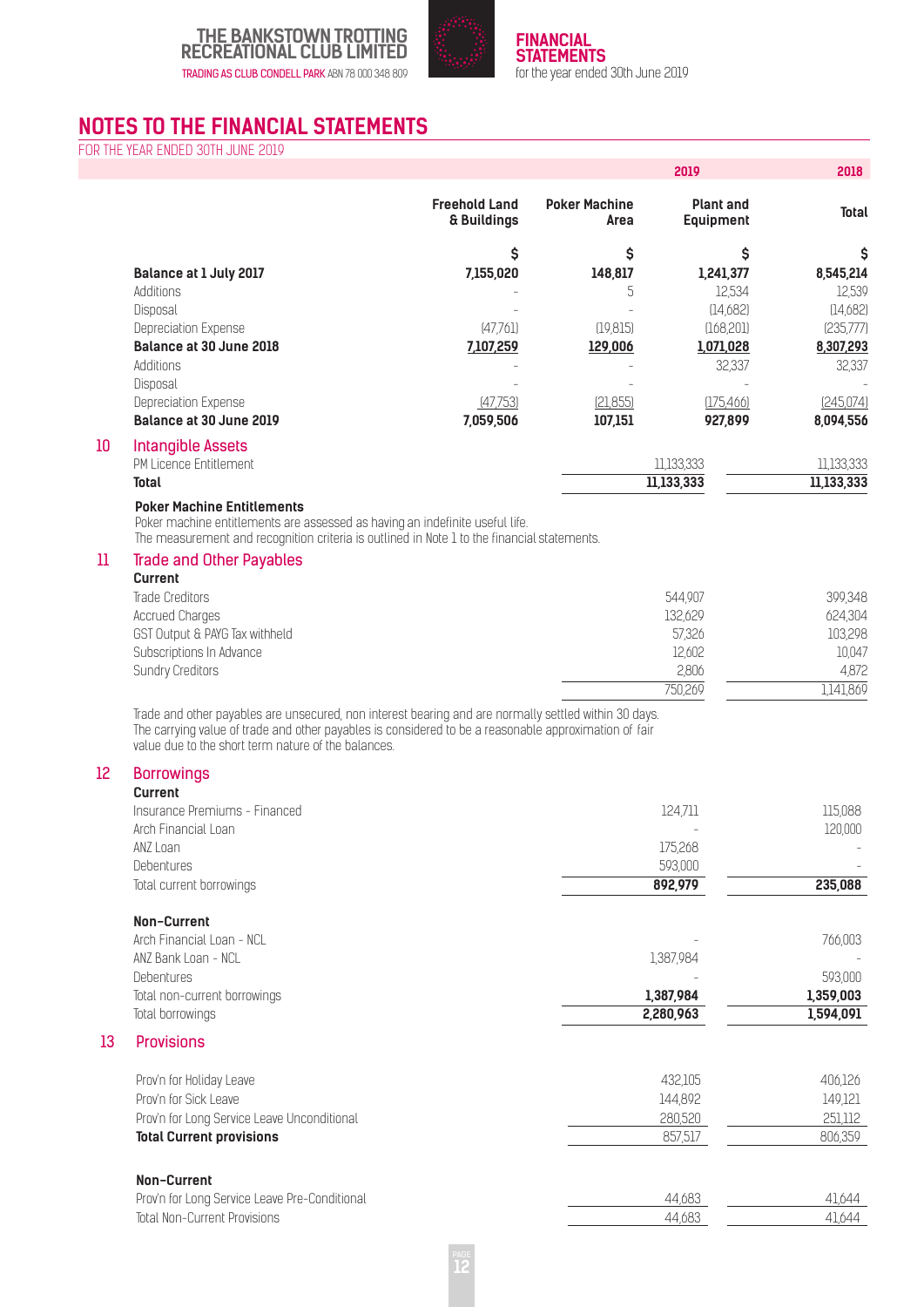



### **NOTES TO THE FINANCIAL STATEMENTS**

FOR THE YEAR ENDED 30TH JUNE 2019

|    |                                                                               | 2019       | 2018                    |
|----|-------------------------------------------------------------------------------|------------|-------------------------|
|    | <b>Analysis of Total Provisions</b>                                           |            |                         |
|    | Current                                                                       | 857,517    | 806,359                 |
|    | Non-current                                                                   | 44,683     | 41,644                  |
|    |                                                                               | 902,200    | 848,003                 |
| 14 | <b>Reserves</b>                                                               |            |                         |
|    | Asset Revaluation/(Devaluation) Reserve                                       | 10,716,103 | 10,716,434              |
|    | <b>Total</b>                                                                  | 10,716,103 | 10,716,434              |
| 15 | <b>Retained Earnings</b>                                                      |            |                         |
|    | Retained earnings at the beginning of the financial year                      | 5,937,140  | 5,920,052               |
|    | (Net loss) Net profit attributable to members of the company                  | [235, 126] | 17,088                  |
|    | Retained earnings at the end of the financial year                            | 5,702,013  | 5,937,140               |
| 16 | <b>Cash Flow Information</b>                                                  |            |                         |
|    | Reconciliation of result for the year to cashflows from operating             |            |                         |
|    | activities.<br>Reconciliation of net income to net cash provided by operating |            |                         |
|    | activities:                                                                   |            |                         |
|    | Profit (Loss) after income tax                                                | [235, 126] | 17,088                  |
|    | Cash flows excluded from profit (loss) attributable to operating activities   |            |                         |
|    | Non-cash flows in profit                                                      |            |                         |
|    | Depreciation                                                                  | 245,073    | 235,778                 |
|    | (Profit)/Loss on Sale of Fixed Assets                                         |            | 15,346                  |
|    | <b>Changes in assets and liabilities</b>                                      |            |                         |
|    | flncreasel/decrease in inventories                                            | 408        | (4,707)                 |
|    | fincreasel/decrease in trade and other receivables                            | [229,452]  | (99, 324)               |
|    | Increase/(decrease) in trade and other payables                               | (391,600)  | (506, 928)              |
|    | Increase/(decrease) in provisions                                             | 54,435     | 29,651                  |
|    |                                                                               | [556, 262] | $\overline{[372, 398]}$ |

#### 17 Financial Risk Management

 The company's financial instruments consist mainly of deposits with banks, local money market instruments, short-term investments, accounts receivable and payable, loans to and from subsidiaries, bills and leases.

 The totals for each category of financial instruments, measured in accordance with AASB 139 as detailed in the accounting policies to these financial statements are as follows:

|                                       | 2019      | 2018      |
|---------------------------------------|-----------|-----------|
| <b>Financial Assets</b>               |           |           |
| Cash and Cash Equivalents             | 610.855   | 507,024   |
| Investments                           | 9.846     | 10.415    |
| Loans and Receivables                 | 445,006   | 221111    |
| <b>Total Financial Assets</b>         | 1,065,707 | 738,550   |
| <b>Financial Liabilities</b>          |           |           |
| Bank Loan Secured                     | 1.563.253 |           |
| Trade & Other Payables                | 750.269   | 1141.869  |
| Hire Purchase & Insurance Liabilities | 124.711   | 115,088   |
| Debentures                            | 593,000   | 593.000   |
| Arch Financials                       |           | 886.003   |
| <b>Total Financial Liabilities</b>    | 3,031,233 | 2,735,960 |
| Financial Assata                      |           |           |

#### **Financial Assets**

The company's overall risk management plan seeks to minimise potential adverse effects due to the unpredictability of financial markets. The company does not have any derivative instruments at 30 June 2019.

#### **Objectives, Policies and Processes**

The board of directors receives overall responsibility for the establishment of the company's financial risk management framework. This includes the development of policies covering specific areas such as interest rate risk and credit risk.

Risk management policies and systems are reviewed regularly to reflect changes in market conditions and the company's activities.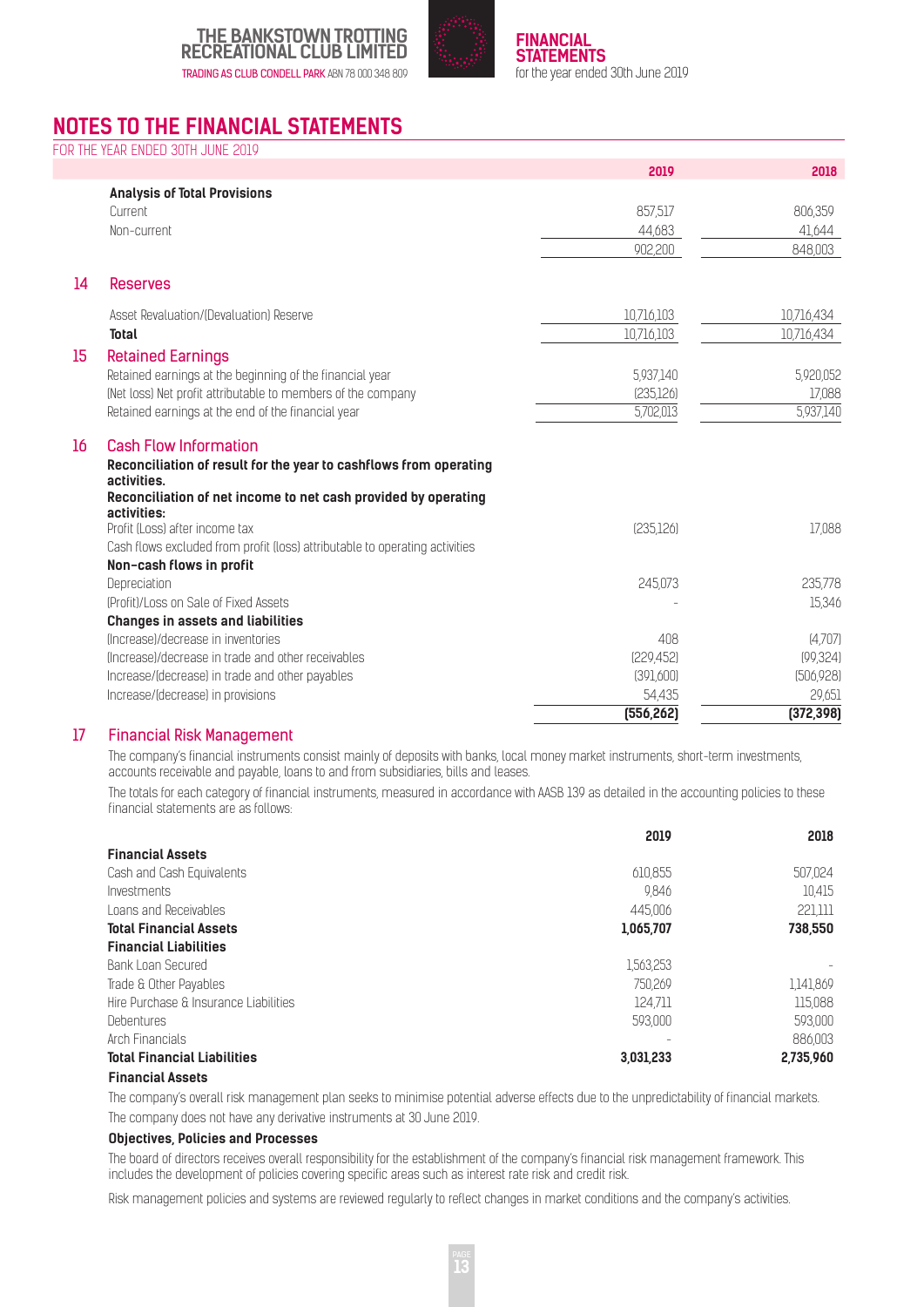



**2019 2018**

### **NOTES TO THE FINANCIAL STATEMENTS**

FOR THE YEAR ENDED 30TH JUNE 2019

The day-to-day risk management is carried out by the company's finance function under policies and objectives which have been approved by the board of directors. The chief financial officer has been delegated the authority for designing and implementing processes which follow the objectives and policies. This includes monitoring the levels of exposure to interest rate and assessment of market forecasts for interest rate movements.

The board of directors receives monthly reports which provide details of the effectiveness of the processes and policies in place.

Mitigation strategies for specific risks faced are described below.

#### **Specific Financial Risk Exposures and Management**

The main risks the company is exposed to through its financial instruments are interest rate risk, liquidity risk and credit risk. **Interest Rate Risk**

Exposure to interest rate arises on financial assets and financial liabilities recognised at reporting date whereby a future change in interest rates will affect future cash flows or the fair value of fixed rate financial instruments. The company is also exposed to earnings volatility on floating rate instruments.

Interest rate risk is managed using variable rate. The company is only exposed to fixed rate risk on respect of hire purchase and insurance premiums financed.

#### **Foreign Currency Risk**

The company is not exposed to fluctuations in foreign currencies.

#### **Net Fair Values**

 The net fair values of listed investments have been valued at the quoted market bid price at balance date and adjusted for transaction costs expected to be incurred. For other assets and other liabilities, the net fair value approximates their carrying value. No financial assets and financial liabilities are readily traded on organised markets in standardised form other than listed investments. Financial assets where the carrying amount exceeds net fair values have not been written down as the company intends to hold those assets to maturity.

 The aggregate net fair values and carrying amounts of financial assets and financial liabilities are disclosed in the balance sheet and in the notes to the financial statements.

Aggregate net fair values and carrying amounts of financial assets and financial liabilities at balance sheet.

|                                    | 2019                   |                       | 2018                   |                       |
|------------------------------------|------------------------|-----------------------|------------------------|-----------------------|
|                                    | <b>Carrying Amount</b> | <b>Net Fair Value</b> | <b>Carrying Amount</b> | <b>Net Fair Value</b> |
| <b>Financial Assets</b>            |                        |                       |                        |                       |
| Cash and Cash Equivalent           | 610.855                | 610.855               | 507.024                | 507.024               |
| Loans and Receivables              | 445,006                | 445,006               | 221,111                | 221,111               |
| Available for sale - Financial     | 9.846                  | 9.846                 | 10,415                 | 10,415                |
| Assets - Equity Investment         |                        |                       |                        |                       |
| <b>Total Financial Assets</b>      | 1,065,707              | 1,065,707             | 738,550                | 738,550               |
| <b>Financial Liabilities</b>       |                        |                       |                        |                       |
| Trade and Other Payables           | 750.269                | 750.269               | 1,141,869              | 1,141,869             |
| <b>Borrowings</b>                  | 124.711                | 124.711               | 115.088                | 115.088               |
| <b>Debentures</b>                  | 593,000                | 593,000               | 593,000                | 593,000               |
| Arch Financials                    |                        |                       | 886.003                | 886.003               |
| ANZ Loan                           | 1,563,253              | 1,563,253             |                        |                       |
| <b>Total Financial Liabilities</b> | 3.031.233              | 3.031.233             | 2,735,960              | 2.735.960             |

#### 18 Contingent Liabilities

The are no contingent liabilities at 30 June 2019.

#### 19 Subsequent Events

The directors are not aware of any significant events since the end of the reporting period.

#### 20 Capital Commitments

Capital expenditure commitments contracted for not accrued in the accounts as at 30th June 2019

|                                   | 2019      | 2018 |
|-----------------------------------|-----------|------|
| Capital Expenditure Projects      |           |      |
| - Payable no later than 12 Months | \$300.445 |      |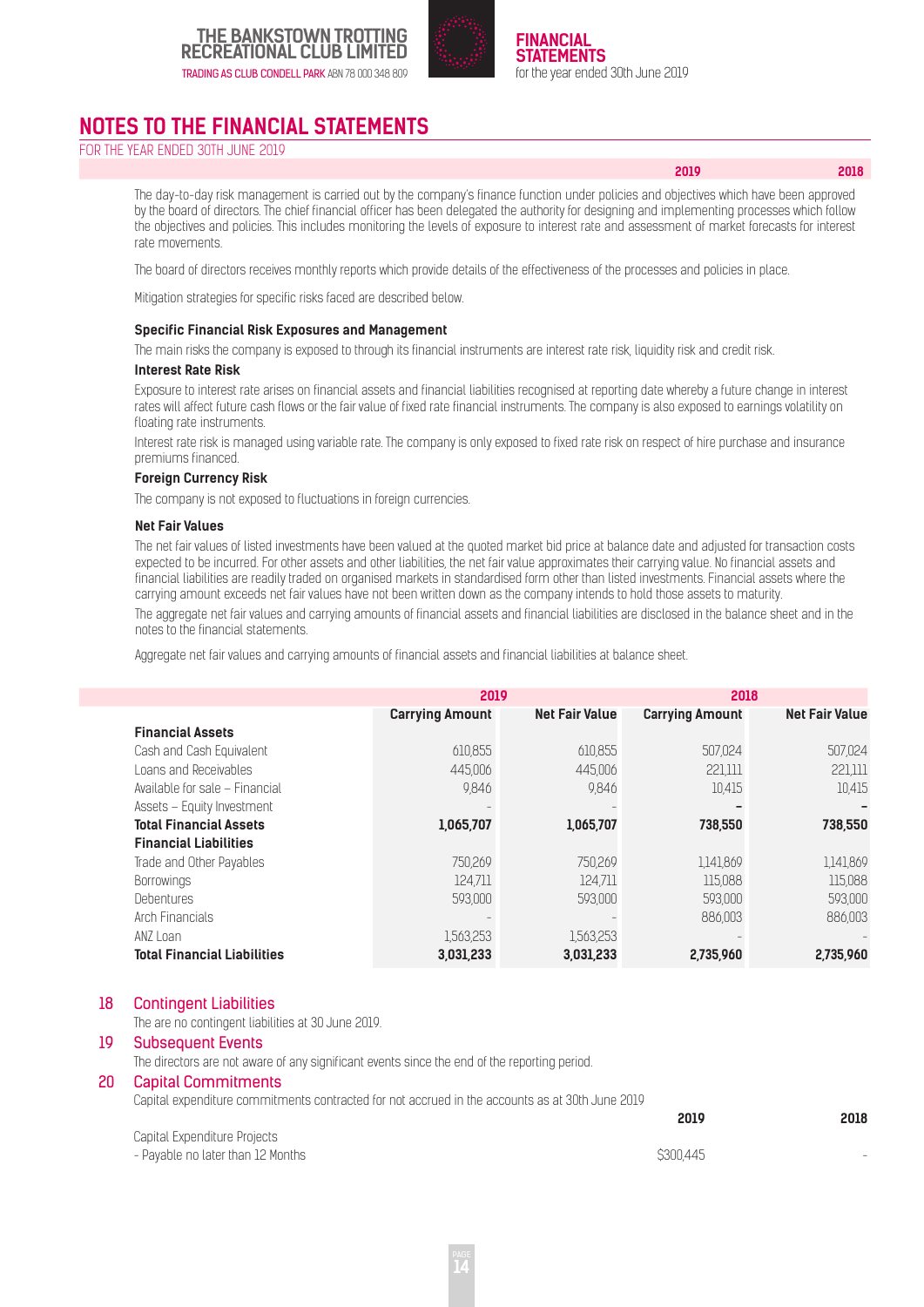



### **NOTES TO THE FINANCIAL STATEMENTS**

FOR THE YEAR ENDED 30TH JUNE 2019

|    |                                       | 2019             | 2018     |
|----|---------------------------------------|------------------|----------|
|    | Key Management Personnel Disclosures  |                  |          |
|    |                                       | 2019             | 2018     |
|    | Key Management Personnel Remuneration |                  |          |
|    | Short Term Benefits                   | <b>\$161,839</b> | S162.645 |
|    | Long Term Benefits                    |                  |          |
| 22 | <b>Related Party Disclosure</b>       |                  |          |

There are no related party transactions.

#### 23 Statutory Information

The registered office of the company is: The Bankstown Trotting Recreational Club Ltd T/A Club Condell Park 178 Eldridge Road, Bankstown, NSW 2200

#### 24 Core and Non-Core Property

Section 41J(2) of the Registered Clubs Act 1976 requires the annual report to specify the core property and non-core property for the financial year ended 30th June 2019.

Core Property : The core property of the Club is the defined premises at 178 Eldridge Rd, Bankstown, NSW 2200

Non Core Property: There is no non-core property of the Club.

### **DIRECTORS DECLARATION**

The director of the company declares that:

1. The financial statements and notes, as set out on pages 1 to 21, for the year ended 30 June 2019 are in accordance with the Corporations Act 2001 and:

- (a) comply with Accounting Standards, which, as stated in basis of preparation Note 1 to the financial statements, constitutes explicit and unreserved compliance with International Financial Reporting Standards (IFRS); and
- (b) give a true and fair view of the financial position and performance of the company.
- 2. In the director's opinion, there are reasonable grounds to believe that the company will be able to pay its debts as and when they become due and payable.

This declaration is made in accordance with a resolution of the director.

Neel Peenta.

Noel Scanlon DIRECTOR **Rein Ujuk DIRECTOR** 

R. Limb-

**Dated this 31st day of October 2019**